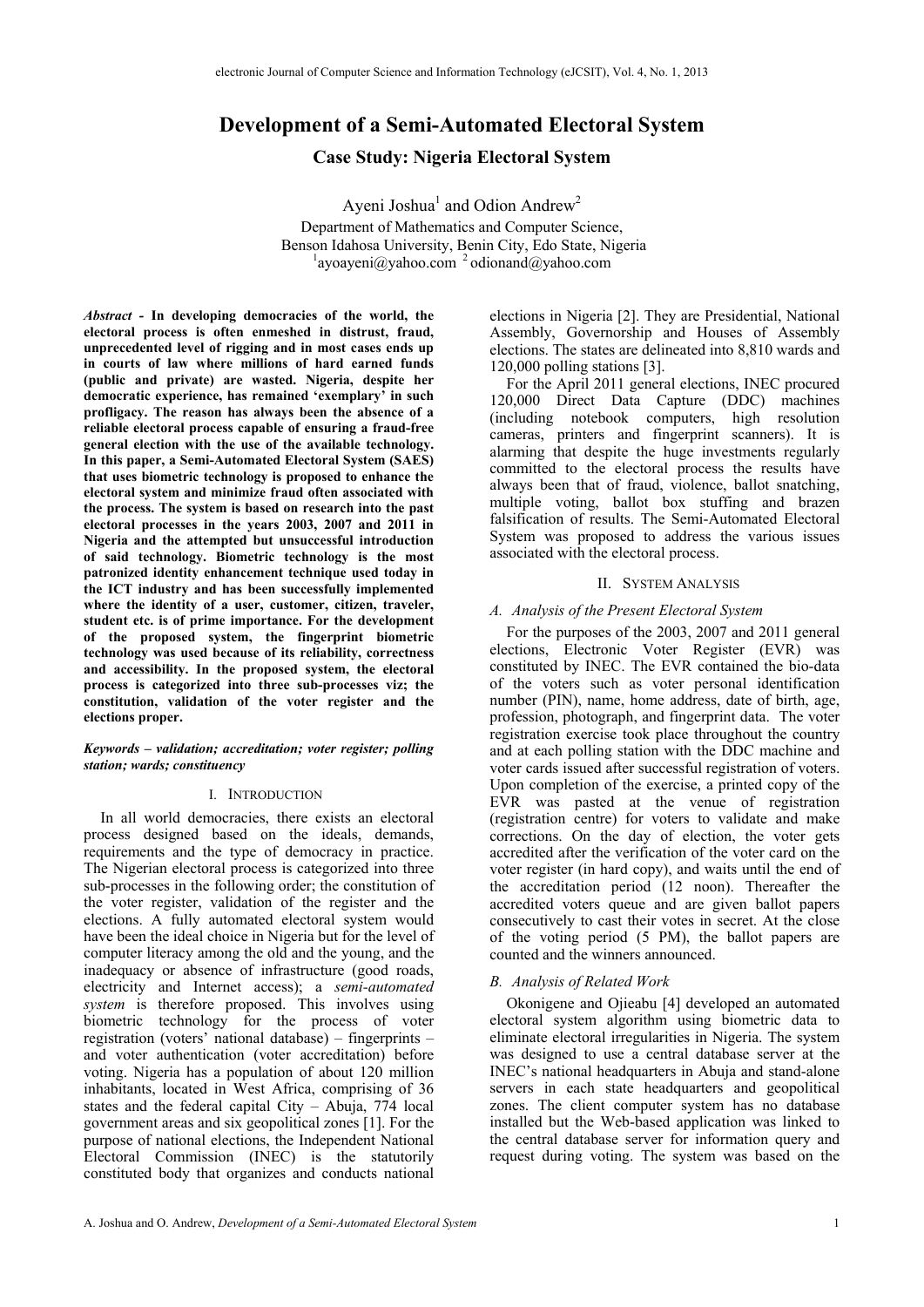false assumption of a high level of infrastructure, literacy and computer awareness of the electorates.

The client system depends on the central server for the voting process and N-to-N[4] matching of ten fingerprint, iris and facial characteristics; duplicate entries in the central database of about 80 million eligible voters online with the above templates might be technically and logically unjustifiable. In addition, the security of the e-votes could be compromised due to hacker attacks. The N-to-N matching technique involved the comparison of the templates with the scanned fingerprints, iris and facial characteristics for authentication purposes. Another aspect of the biometric infrastructure is its high demand on security. It has to maintain the two requirements of a secure evoting system: personalization and privacy. Each and every vote has to be linked to a person while preserving the person's anonymity and concealing their vote. [5]. Again, the online e-voting technique would fail as its requirement of internet connectivity with high bandwidth and with no provision for other options would be catastrophic to a time-dependent electoral system.

Ofori-Dwumfuo and Paatey [6] developed an online voting system (OVIS) as a result of the findings of a study of the electoral process of the Electoral Commission of Ghana. It is meant to phase out the outdated paper ballot, punch cards and other mechanical voting systems with a paperless electronic or online voting system. OVIS's infrastructural requirements made it most inappropriate for the Electoral Commission of Ghana. The low level of internet accessibility and Ghana's literacy level are similar to Nigeria. Some of the existing related work include Joaquim[7], Amankona et al.[8] and Sergei et al.[9].

## *C. Analysis of the Proposed System*

The SAES was designed to respond to the shortcomings of the present system and block the loopholes in the electoral process that often go exploited. The registration of voters is the same as currently in use with the present system and it is in conformity with the present e-voter register. However, the voter PIN now carries some identification features. There are three tables for the SAES; the *Voter*, *Voter History* and *Election Tables*. The tools for the development of the **SAES** application are MySQL for the database end and the Visual Studio (C#) for the front end.

## D. *The Voter Table*

The various data components of the voter table are as follows:

- The PIN of the voter (State code / LGA code / WARD code / Polling-Registration centre code / voter serial no) e.g. INEC/052/23/10/05/255 (Max. 25 Chars)
- Surname of voter (Max. 40 Chars)
- Other Names (50 Chars)
- State of Origin (15 Chars)
- Local Government Area (30 Chars)
- Date of birth (12 Chars)
- Age (SMALLINT(2))
- Sex (7 Chars)
- Marital Status (10 Chars)
- LThumb (MEDIUMBLOB)\*
- RThumb (MEDIUMBLOB)
- LSThumb (MEDIUMBLOB)
- RSThumb (MEDIUMBLOB)
- VoterPhoto (MEDIUMBLOB)

*\* MEDIUMBLOB is a data type in MySQL for storing binary objects/images.* 

## *E. The Voter History Table*

The voter history table consists of the following:

- PIN of voter (as in voter table)
- Election year (5 Chars)
- Election date (11 Chars)
- Type of Election (25 Chars Presidential, Senate, House of Representatives, Governorship, House of Assembly)
- Sub Type of election  $(1 \text{ Char} 1 \text{General})$ Election, 2 – Bye-Election 3 – Others)
- Status (1 Char)

## *F. The Election Table (Client)*

- Election year (5 Chars)
- Election date (11 Chars)
- Type of Election (25 Chars Presidential, Senate, House of Representatives, governorship, House of Assembly)
- Sub Type of election  $(1 \text{ Char} 1 \text{General})$ Election, 2 – Bye-Election 3 - Others)
- Total number of accredited voters (Integer)
- Total number of ballots cast (Integer)

## *G. The Voter Registration Process*

The voter registration process is identical to the current system; the voter goes to the nearest registration centre (polling station), waits for their turn and gets registered by supplying all the mandatory information pertaining to identity (indicated in the voter table above). However, unlike the present process of voter validation (centralized), the process is done using a 'bottom-top' technique.

This involves the validation (eliminating multiple registrations) at the point of registration, ward level (all registration centers), local government level (all wards at the LGA), state level (all LGAs), national headquarters (all states and the FCT); see Figure 1. Multiple voter registration and other forms of fraudulent practices would be expunged from the voter database (EVR) of the central server.

## *H. The Election Process*

The DDC machines (client systems) used for the voter registration will be provided for the elections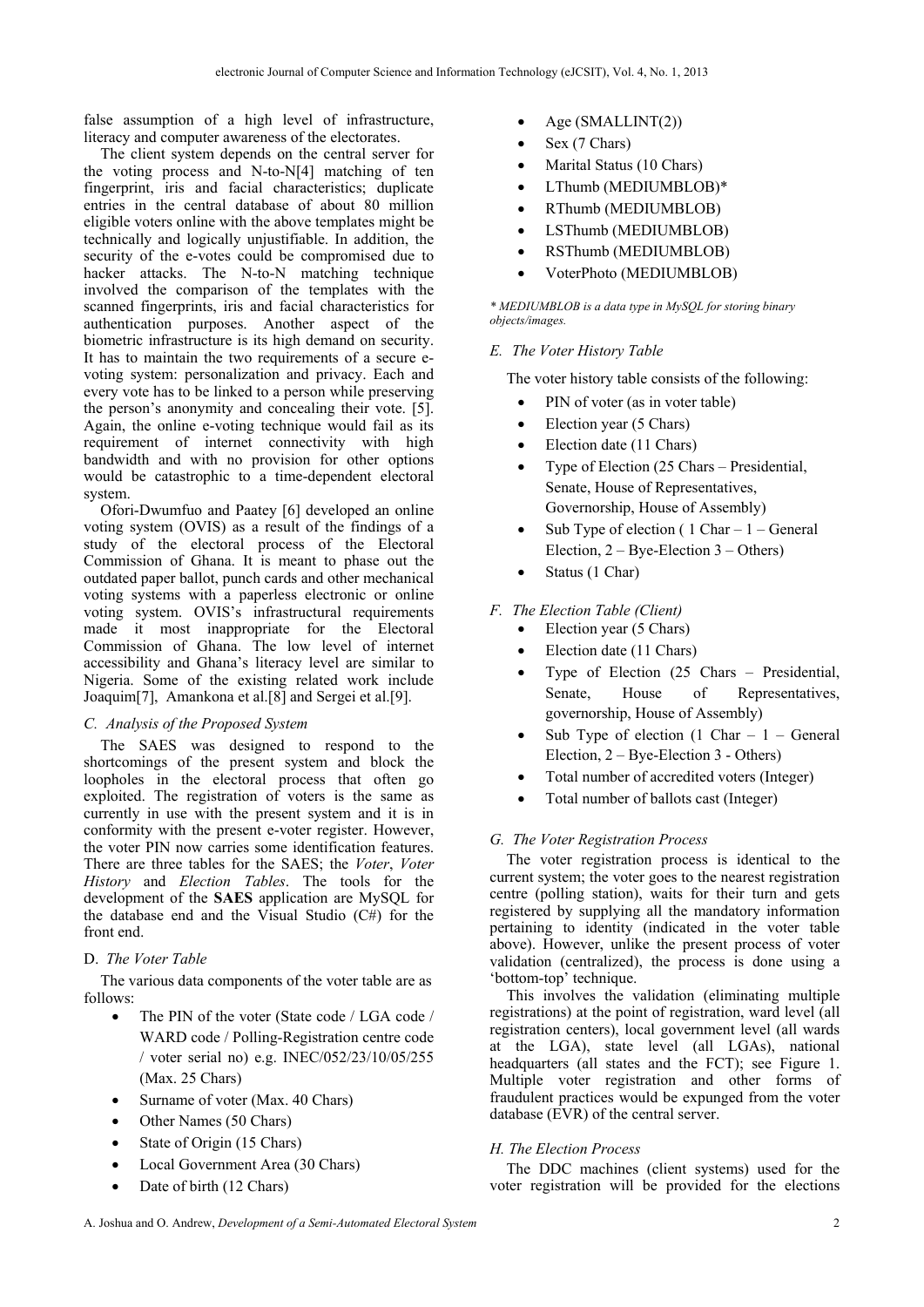

Figure 1: The voter registration process

proper. However, in the event of the DDC machine being damaged, lost or faulty, a new machine will be provided and configured for the affected polling station. All that is required is uploading the corresponding EVR from the central server and installing the client software (SAES), taking into account the identity of the affected polling/registration centre.

Election starts from 8 A.M. and the voter is digitally accredited by placing the fingertip on the fingerprint scanner, validated and the corresponding ballot paper is stamp-printed with the information (i.e., voter and polling station identification, date, time and the voter's serial number) and thereafter the voter is handed the ballot paper to cast his/her vote; see Figure 2.

#### III. HARDWARE & SOFTWARE REQUIREMENTS

The hardware (HW) requirement for the SAES is categorized into three; the *client, intermediate server*  and *central server* at the polling/registration centers, state and national headquarters of INEC. The software (SW) requirements are as in (iv) and (v).

- (i) **HW:** Client System Integrated notebook system, 4GB DRAM, 2\*200 GB HDD, high resolution webcam, high resolution fingerprint scanner, solar powered backup battery, integrated dot-matrix stamp printer, integrated backup flash disk, detachable DeskJet color printer.
- (ii) **HW:** Intermediate Server Dedicated blade server with dual processors,  $10 - 20$  terabyte SATA HDDs, 5-10 GB of memory, heavy duty dot-matrix printer and laser color printer. VSAT internet connectivity equipment is also required.
- (iii) **HW:** Central Server Dedicated server with dual processors, 100 terabytes SATA HDDs, 10 GB of memory, two heavy duty dot-matrix printers and two heavy duty laser color printers. VSAT internet connectivity equipment and a backup server of similar capacity are also required.
- (iv) **SW:** Client System Microsoft Windows operating system XP/VISTA/7 with MySQL 5.X for the database management.
- (v) **SW:** Servers All the servers will run Linux operating system with MySql server installed.

#### IV. THE SAES METHODOLOGY

A biometric system can provide two functions. One of which is verification and the other one is authentication [10]. The verification method is referred to as "One to One"  $(1:1)$ . This method consist of stating

a first identification token (User ID, smart card etc.) and verifying if the person is who he claims to be. The authentication method is known as "One to Many" (1:N). This technique consists in comparing the biometric template against a set of stored templates and finds the identical match [11].

The client systems have the choice of being implemented using either of the two methods; using the voter identification number (identification token) or the fingerprint template. Using the former implies a higher level of error (typing the voter identification number) and a longer time compared with the latter, notwithstanding being faster in accessing the record entry directly (identification).

The server end employs the 1:N identification technique because of the size of the database and the need to purge the system of potential multiple entries during the pre-election process.

### V. THE SAES DEVELOPMENT

The SAES software is divided into two distinct modules – the registration (create, update, data validation) and the election (manage elections and collates).

a. The registration module (client) – this captures voter data (see II.D above). The photograph is captured, the size verified (max. 10 KB) and then stored in the database (client) in JPEG format. The fingerprint images are captured, converted to their corresponding templates and then stored in the database (client).

b. The verification module (client) – the fingerprint(s) of the voter is captured and used to extract the voter information from the database.

#### VI. THE ADVANTAGES OF SAES

- (a) Elimination of over-voting by ensuring that unregistered voters are not allowed to vote.
- (b) Prevention of double registration of voters.
- (c) Assurance of easy detection of ballot box stuffing (a significant feature of previous elections)
- (d) Elimination of a set period of accreditation there is a single process (immediate accreditation and voting)
- (e) Reduction in the number of polling units (possible).
- (f) Elimination of non-dependent on ballot paper numbers
- (g) Removal of data irrelevant to the polling station